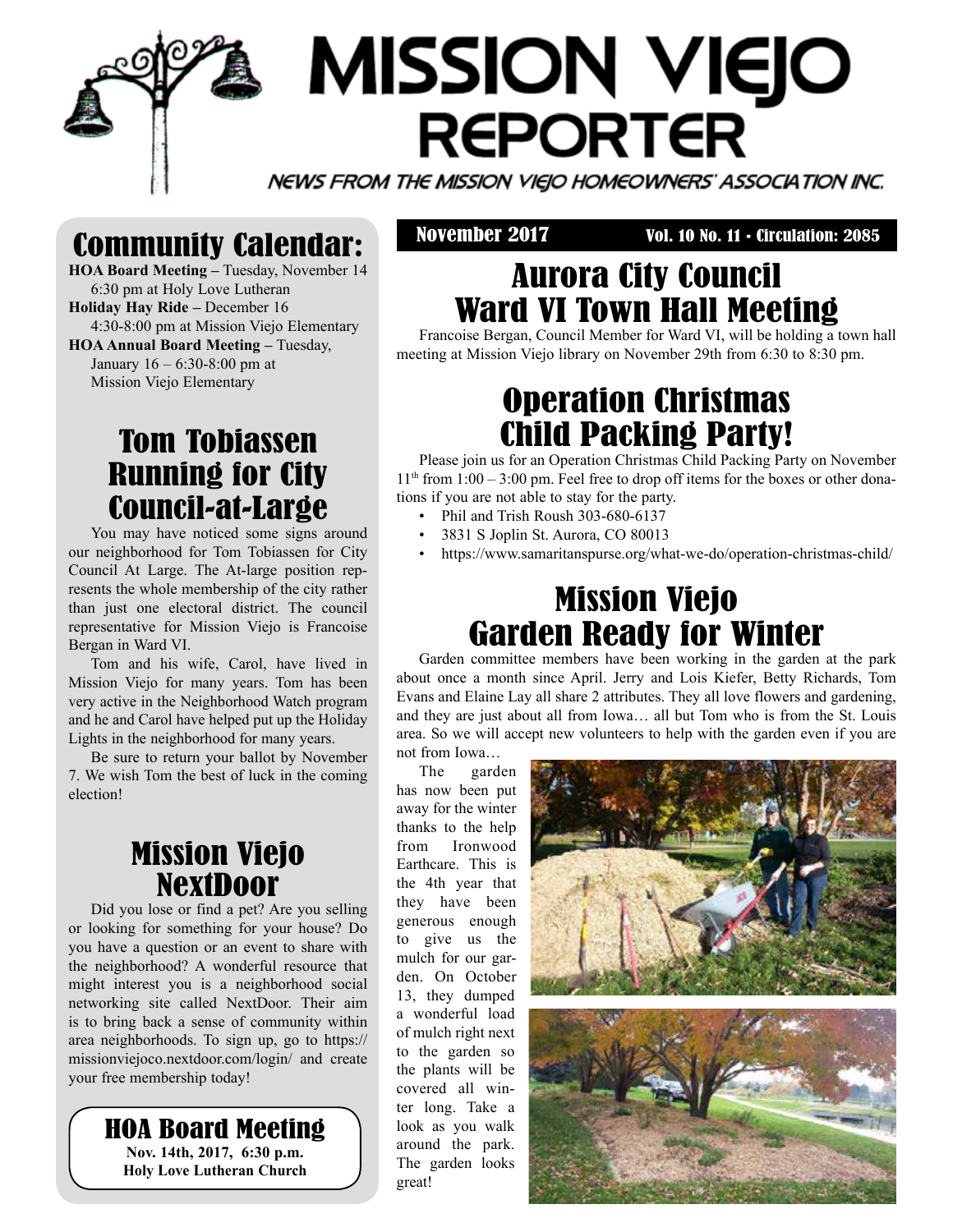## It Was a Great Day for Throwing Things Away

In spite of a few glitches, this fall's dumpster day was another great success. Although two trucks were scheduled to be at Holy Love Church on Saturday, October 7, only one ended up being provided. Instead of arriving at 8:00, it arrived at 10:00. We are grateful to the folks who were lined up before 7:45 for their patience. After explaining the difficulty, almost everyone was able to return later in the morning.

We had over 100 car loads of items for the truck! Items disposed ranged from branches, to furniture and mattresses, to toys, bicycles and toilets and kitchen sinks. We were unable to accept a few electronics due to landfill rules and two loads of tree stumps and logs since we only had one truck. We were, however, able to arrange alternatives for those folks who were turned away due to the lack of space. The thirteen tons loaded into the truck saved HOA members almost \$8,000 in avoided landfill costs had these folks all taken their trash to the landfill directly.

Thank you to the volunteers who worked that Saturday to help unload vehicles and sort material. We were able to save space in the truck by separating scrap metal which was recycled later that afternoon.

The Board is planning three dumpster days next year, one in April or early May, one during the summer, and a third one in October. Watch for details in future newsletters.

#### Holiday Hay Ride

The Holiday Hay Ride and festivities are scheduled for Saturday, December 16 from 4:30 - 8:00 p.m. To schedule your family for a time slot for a Hay Ride, please go to the link on the HOA page at www.missionviejohoa.org. The last ride will end at 8:30. Rides will depart approximately every 30 minutes. There will be 2 carriages for each ½ hour. We encourage families to register ahead of time for their hay ride, as times fill up quickly and are run on a first-come-first-serve basis. The first day to register is the Friday after Thanksgiving. Each family is limited to 8 riders.

The Hay Ride this year will be departing from Mission Viejo school instead of Holy Love Church. This will allow the Blue Moon Carriages to take the passengers to different decorated streets in the neighborhood. The route will be determined by the numbers of houses that are decorated on the nearby streets and the decorations on the houses. This might be great motivation to get your halls decked, jingle bells hung, and Santa on the rooftop by mid-December!

If you want to sign up for the ride, you need to be a member of the HOA. You can pay the dues of \$30 on the website or you can sign up for Pro Disposal trash service. That application is in the newsletter.

Hot chocolate, hot cider, and cookies will be provided

by the Homeowners Association, and if you would like to bring something to share you are more than welcome!



#### Mission Viejo HOA Board of Directors





| Mission Viejo Hotline: 720-443-0HOA (720-443-0462)                   |
|----------------------------------------------------------------------|
|                                                                      |
|                                                                      |
|                                                                      |
| Brenda Tompkins - Secretary:  BrendaTompkins@missionviejohoa.org     |
|                                                                      |
| Ini Edet : …………………………………………………………………………… iniedet@missionviejohoa.org |
|                                                                      |

#### **ACCESS AURORA** 303-739-7000

**Aurora Police Dept. Neighborhood PAR Officer** Chris Villanueva

303-627-3172, Cvillanu@auroragov.org

**MISSION VIEJO TRASH PROGRAM**

Pro Disposal, Inc., 303-791-3827

**MISSION VIEJO HOMEOWNERS ASSOCIATION, INC.**

4255 S. Buckley Road, #110 • Aurora, CO 80013-2951

**COMMITTEES**

**Neighborhood Watch**

Tom Tobiassen, neighborhoodwatch@missionviejohoa.org **Welcome Committee**

Tricia Roush, welcome@missionviejohoa.org

**WEBSITE:** www.missionviejohoa.org

webmaster@missionviejohoa.org

The *Mission Viejo Homeowners' Association Inc.* is a state non-profit organization. The purpose of the Mission Viejo HOA is to unite the unit owners of the Mission Viejo subdivisions in Aurora, Colorado; to encourage civic improvements within said area, to encourage community activities including, but not by way of limitation, the beautification, maintenance, and general appearance of vacant and improved lots, streets, parkways, entrances, open and recreational areas situated within the area and used in common by its residents; enhance the safety of Mission Viejo; facilitate enforcement of any and all building restrictions, protective covenants, and to otherwise act in the interests of the members of the Association.

Appearance of an advertisement in this publication does not constitute a recommendation or endorsement by the Association of the goods or services offered. The opinions expressed in this newsletter are those of the individual authors and not the Board of your Association. Neither the Board, publisher, nor the authors intend to provide any professional service or opinion through this publication.

#### News Articles

The deadline for news articles is the 15th of the month before the next month's issue. Please email news articles to Mary at:

#### **reporter@missionviejohoa.org**

All letters or articles need to include your name and daytime phone number. All articles must be approved by the editor for publication, or as space permits.

#### Advertising

The deadline for advertisements is the 15th of the month for the next month's issue, except for the Jan. issue which is Dec. 6th.

To place an ad, call **Colorado Lasertype, 303-979-7499.** Email: **getinfo@coloradolasertype.com** To find ad rates and discounts, go to **www.ColoradoLasertype.com** and click on the "Advertising Rates" link.

### SMOKY HILL HIGH SCHOOL

34th Annual Craft Fair SATURDAY, NOVEMER 4 9:00am – 4:00pm 16100 E. Smoky Hill Rd. Aurora, CO 80015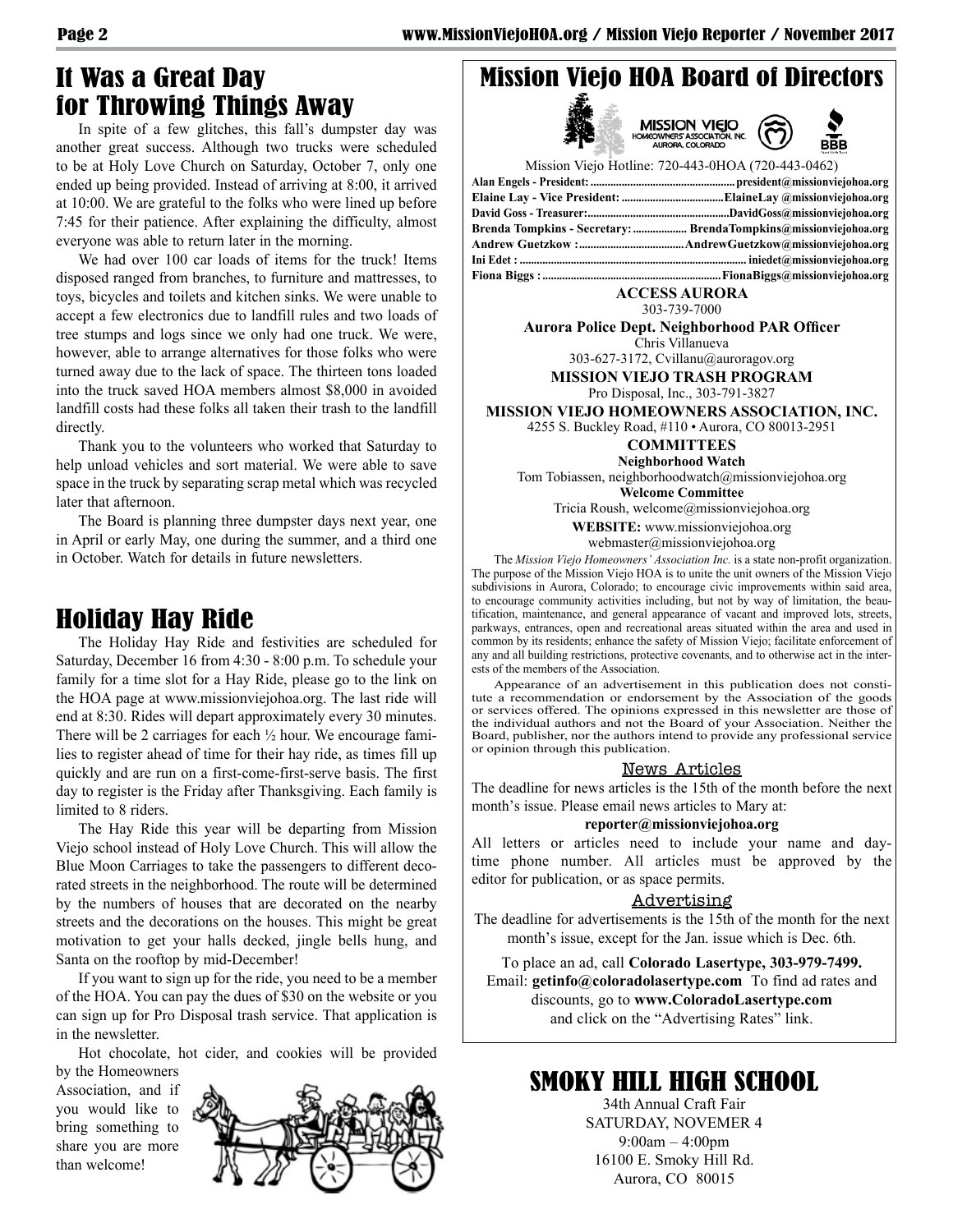## Who are the People in Your Neighborhood?

How many people do you know who have moved from one house to another within Mission Viejo? It seems to be a common occurrence in our neighborhood!

Meet the Johnsons! Steve has lived in 3 houses in our neighborhood. His first house was on Ouray Way before King Soopers was built in 1979. He and his friend were the first owners of that house. At the time Steve was working for Frontier Airlines, as was Laura, his future wife. They married in 1981 and Steve and his friend sold the house and Steve and Laura built another



house on Laredo Way. They finished the basement, had 2 boys, and 16 years later the house was too small. They looked again in Mission and found their present house on Kent Drive. They pushed out a kitchen wall and enlarged the kitchen, took out the fireplace in the family room and put in a bay window, and took out all the dead junipers in the front yard. They now have a house that they plan to stay in for many years. They love the quiet street and their neighbors.

Steve and Laura no longer work for Frontier Airlines. Steve is a realtor and he and Laura and their son renovate houses. Presently they are working on the house across the street that they recently purchased from a neighbor who moved to a retirement community. That house will be going up for sale



one of these days. They also have renovated a townhome in the Seville neighborhood among many others. It was nice getting to know the Johnsons!

If you have moved more than 3 times within Mission Viejo or you have an interesting story to tell about yourself and your family, please send an email to one of the board members or to Mary at reporter@missionviejohoa.org. We would like to make this a regular feature in our newsletter…so we can all get to know our neighbors better!

### Newsletter Delivery Volunteers Needed

The newsletter volunteers provide a valuable service to our neighborhood. Since 2009, once a month about 22 volunteers have taken 1 to 2 hours of their time every month to deliver the newsletter. The HOA used to pay a delivery service \$300 a month to deliver the newsletters. In the last 9 years, these volunteers have saved the neighborhood about \$40,000. Of the 22 original volunteers, 7 of them are still delivering the paper!!

Presently we are in need of 1 or 2 volunteers to take over the routes for some people that either moved or did not have time to continue to help. Some of the high school students use this to fulfill their requirement for volunteering. Others use the activity to get their fresh air and exercise for the day. Please consider helping with this valuable service! Contact elainelay@missionviejohoa.org if you can help.

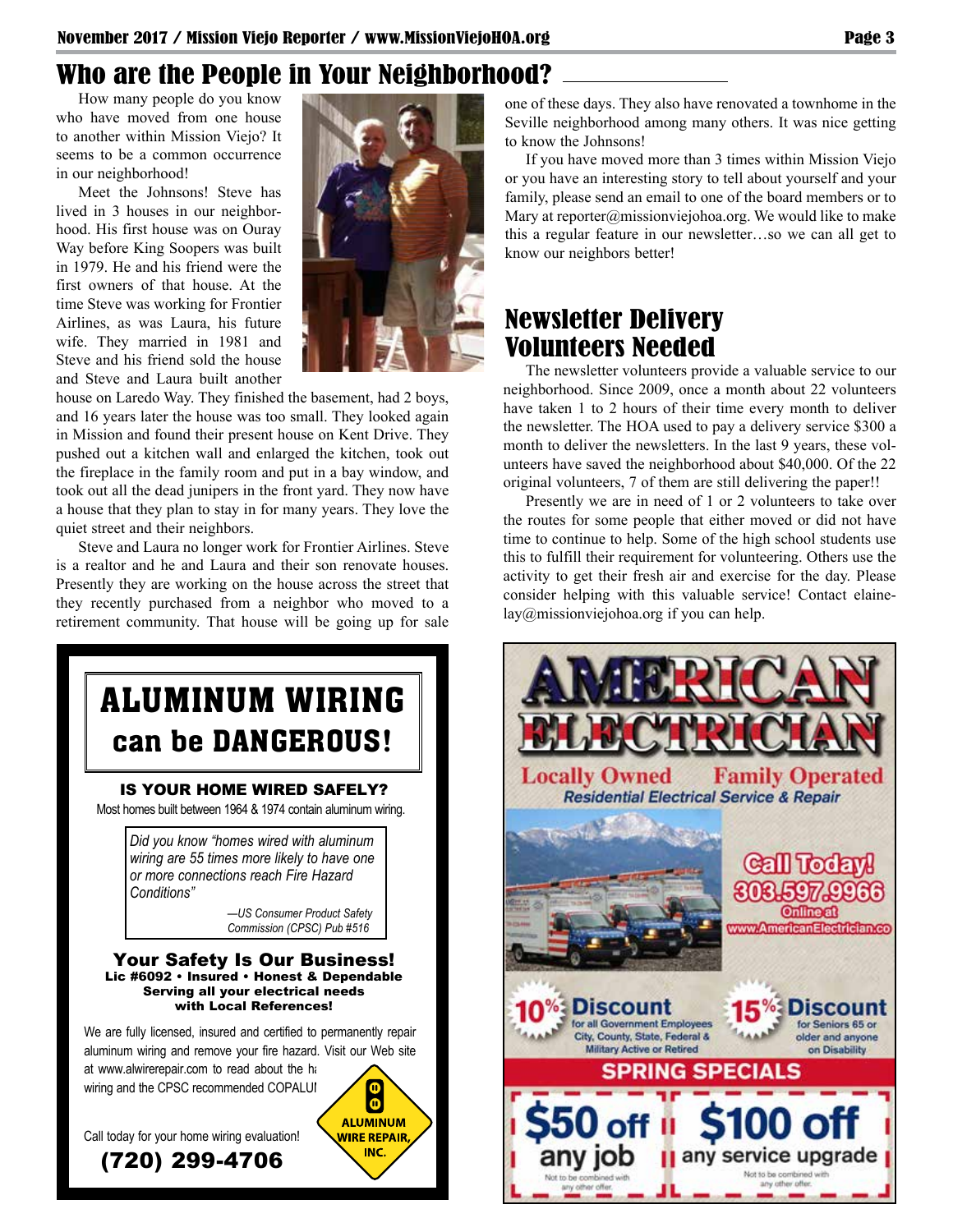#### HOA Discounts Save You Money and Support Local Business!

If you are a member of the HOA you receive discounts from Papa John's Pizza, Deby's Gluten Free Bakery, D&D Tires, 4S Fence & Repair, Trails Recreation Center, Cold Stone, and Jumpoline. This month we are highlighting D&D Tires.

D&D has been in the neighborhood at 3431 South Chambers Road for 35 years. Dan Nottingham has run this business since 1982. He enjoys his work and is happy to serve all Mission Viejo residents. Even though it is called D&D Tire Service, they do all service repairs and maintenance on all vehicles. You receive a 10% discount on all service work and an oil change for \$19.99. Give Dan a chance and you won't be disappointed!

The MVHOA is always looking for ways to save you money and appreciates your support. If you know of a business that would like to join our Discount Program, please have them email president $(a)$ missionviejohoa.org.

To be an active MVHOA member and receive these discounts and more, you must be a resident in the Mission Viejo Community and (a) have Pro-Disposal Trash Service (b) donate \$30 to the HOA during the current year, or (c) volunteer at MVHOA sponsored events. Some of the sponsored events include: Spring/Fall Clean ups, Adopt a Street Program, and Newsletter Delivery.

Thank you for continuing to support the MVHOA. We hope that you continue to enjoy the discounts we have secured for you. For more info on all the discounts offered, visit www.missionviejohoa. org.

# Get Ready for Fall! Beaver Stump Grinding & Tree Service

#### Quality Service at Reasonable Rates Since 1995

- *Tree Trimming*
- *Tree Removal*
- *Bush Removal*
- *Stump Grinding*
- *Rock Walls*
- *RR Ties*
- *Sod Work*
- *Top Soil*
- *Wood Chips*
- *Gutters • Roto-Tilling*
- 
- *Hauling*
- *Sprinkler Repair • Power Washing*
- 
- *Fences*
- *Gardens*
- *Trees Planted*
- *Fall Yard Clean-up*



*Locally Owned & Operated • Licensed & Insured*

Preston, 303-829-8414

## Mission Viejo Annual Meeting/ Board Members Needed

The Mission Viejo Annual Meeting is scheduled for January 16, 2018, in the Mission Viejo cafeteria from 6:30 to 8:00 p.m. All of the Mission Viejo community is welcome to attend.

The HOA is seeking Mission Viejo residents to serve on the board. This is an opportunity for you to be an active voice in your neighborhood.

Who is eligible to run for the board? Any Mission Viejo resident over the age of 18 is eligible. If you are interested in running for the board you must submit a short biography (5 to 10 sentences) about who you are and why you want to be on the board. Please also submit a clear picture that can be displayed on the website next to your bio.

Submit this information to webmaster@missionviejohoa.org by December 1, 2017. Please consider this opportunity to become a leader in your community.



#### **Natasha Hedlund, Independent Mary Kay Skin Care Consultant**

#### **How I bring beauty to you!**

As my customer, you can create your ideal beauty experience. I offer personalized service that fits you. Just tell me if you'd like a one-on-one consultation, a party with friends, a virtual party, makeup tips, skin care advice or free samples. You can always try before you buy.

If you prefer to shop online, order by e-mail or contact me by phone, the choice is yours. I'd love to help you with any or all of your beauty needs. Let's talk!

**nhedlund@marykay.com www.marykay.com/nhedlund**

#### **214.641.6213**



303.699.9464 MV

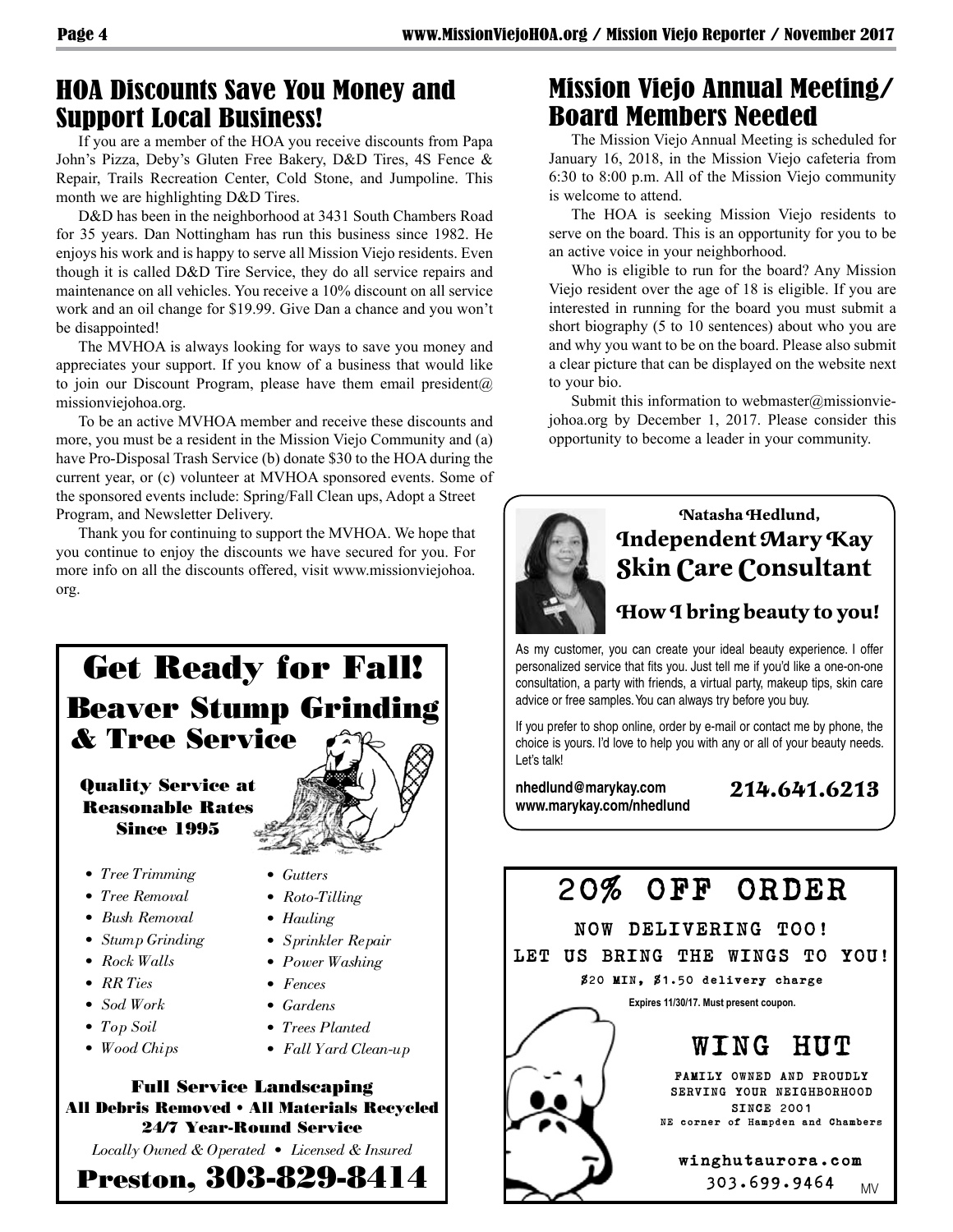### CLASSIFIEDS: The perfect way to advertise your small or large business! Ads are inexpensive and reach many homes! Call or email us today!

Classified ads are \$3.00/line (about 40 characters/line). Contact Colorado Lasertype at **303-979-7499** or **getinfo@ColoradoLasertype.com** to place an ad. To view our display ad prices, visit our website at **www.ColoradoLasertype.com**. The deadline for placing a classified or display ad is the 15th of the month for the next month's issue (i.e., 15th of Sept. for Oct. issue), except the January issue, which has a deadline of December 6th. Residents placing ads to sell household items are not charged a fee.

**Hero's Bar and Grill.** Under new management. T's Kitchen - Come in and check out our new kitchen and have some drinks and dinner. Take out available. Karaoke every Friday night. Located at Loredo and Dartmouth.

**All Around Maintenance, LLC.** Residential and Commercial maintenance and repair. Wayne Lederhos 720-404-7592.

**QUEEN PILLOWTOP MATT/BOX SET.** Brand new in plastic. Retails \$529, asking \$265. Also, **NEW KING SIZE pillowtop set.** Retails \$699, asking \$385. 303-742-4860.

**In Home Manicures and Pedicures.** Licenced 22yrs exp. Spec in Senior Care. 303-886-4028

**CARPET CLEANING**. \$129.00 for 3 rooms. Ecoclean Home services: 720-299-7782.

**MARK BROWN ELECTRIC.** Master Electrician, Licensed and Insured. "Anything Electrical." 720- 244-2115.

**MCNAMARA'S PAINTING.** Int/Ext painting, drywall repair and texture. Power wash and stain decks. Bill 303-503-0589 free estimates.

**House & Carpet Cleaning: 3/292-0115**

Previously, the last HOA meeting held at the library was on December 15, 2009. When the city closed the library in 2010, the space was no longer available. Since that time Holy Love Lutheran has graciously allowed us to meet there as well as host our Dumpster Days and Holiday Hay Rides. We are so grateful for their generosity! Since the library is now open 48 hours a week, we are moving our meeting location back to the library. Be sure to attend the February

## HOA Board Meeting Loation Change

The October newsletter incorrectly stated that the HOA meetings are now being held at the Mission Viejo Library. The November and December meetings will be held at Holy Love Church. The January meeting will be at Mission Viejo Elementary School.

Beginning on February 13, the new location for the HOA meetings will be at the Mission Viejo Library. On Tuesday evenings the library is open until 7:00 p.m. The meetings begin at 6:30, so we will be able to enter through the main entrance.

# This Space Intentionally Left Blank for Teen Services.



Open Sat 9:00 am to 5:00pm

meeting and celebrate with us. No food or drinks are allowed in the meeting room, however, so our celebration will be vocal! **Sign up Today for the Mission Viejo Membership/Trash Program! Sign up on the Web or Use This Form** PRO DISPOSAL, Inc. **MISSION VIEJO and** OWNERS' ASSOCIATION<br>AURORA, COLORADO *Once 775 participants are achieved, Pro Disposal, Inc. will pay \$2.00 for every paid participant per month to the Mission Viejo Homeowner's Association Inc.* **Service Information First Name: \_\_\_\_\_\_\_\_\_\_\_\_\_\_\_\_\_\_\_\_\_\_\_\_\_\_\_\_\_\_\_\_\_\_\_\_\_\_\_\_\_\_\_\_\_\_\_\_\_\_\_\_ Last Name: \_\_\_\_\_\_\_\_\_\_\_\_\_\_\_\_\_\_\_\_\_\_\_\_\_\_\_\_\_\_\_\_\_\_\_\_\_\_\_\_\_\_\_\_\_\_\_\_\_\_\_\_** Street Address: **City, Zip Code: \_\_\_\_\_\_\_\_\_\_\_\_\_\_\_\_\_\_\_\_\_\_\_\_\_\_\_\_\_\_\_\_\_\_\_\_\_\_\_\_\_\_\_\_\_\_\_\_\_\_ E-mail Address: \_\_\_\_\_\_\_\_\_\_\_\_\_\_\_\_\_\_\_\_\_\_\_\_\_\_\_\_\_\_\_\_\_\_\_\_\_\_** Phone #: Per Mnth \$19.05 /Billing rate of four months at \$76.20 or a discounted yearly rate of **\$190.50 (equates to \$15.88 per month) (if by referral through Dec. 31, 2016) or \$209.55 (without a referral)** Start Date (Month/Year): **Comments/referred by (name & address):\_\_\_\_\_\_\_\_\_\_\_\_\_\_\_\_\_\_\_\_\_ \_\_\_\_\_\_\_\_\_\_\_\_\_\_\_\_\_\_\_\_\_\_\_\_\_\_\_\_\_\_\_\_\_\_\_\_\_\_\_\_\_\_\_\_\_\_\_\_\_\_\_\_\_\_\_\_\_\_\_\_\_\_\_** *Mail this form to: Pro Disposal Inc. at 10100 East 102nd Avenue Henderson, CO 80640-8492 Fax it to: Pro Disposal at 303-289-4374 Please make checks payable to Pro Disposal Inc.*